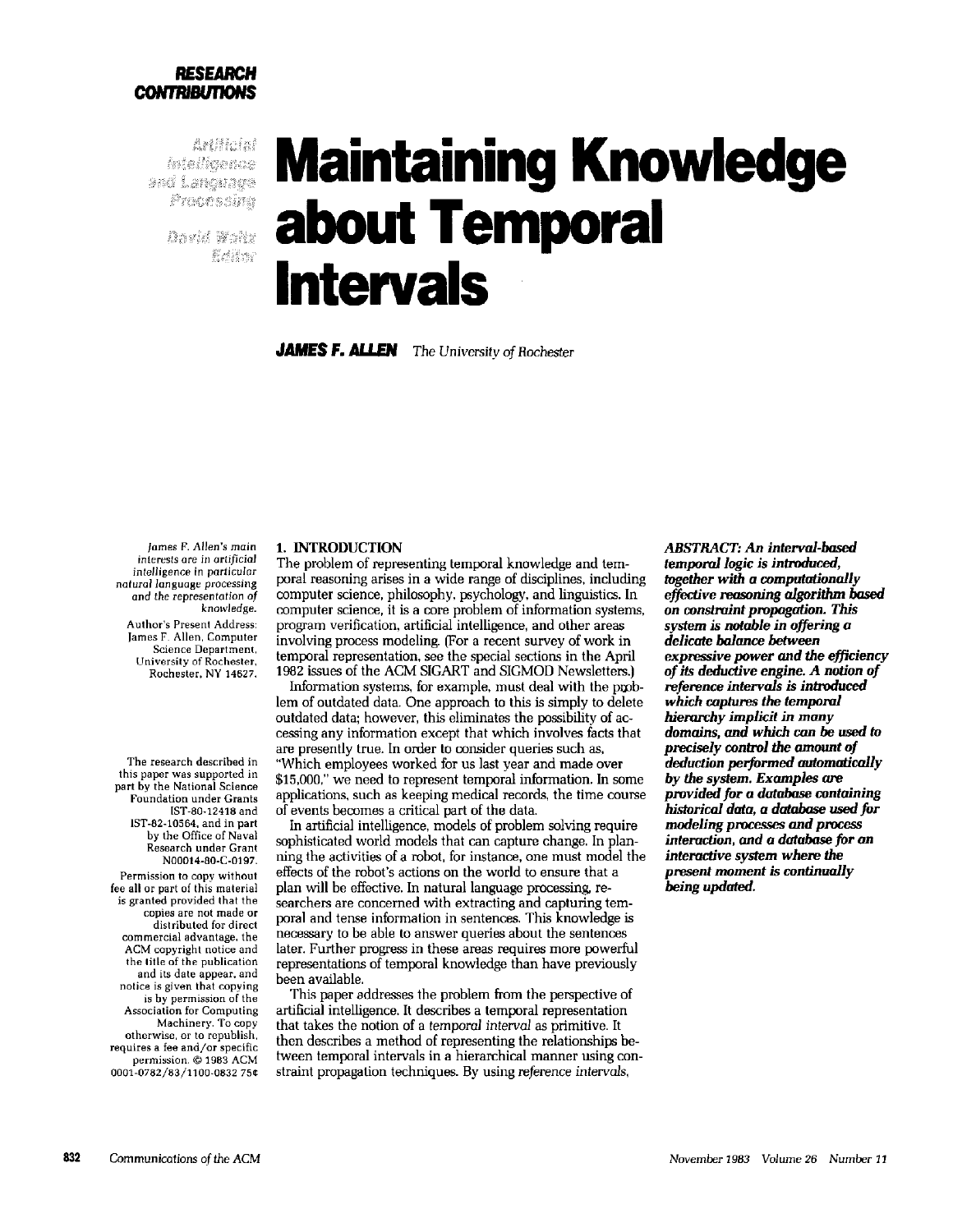the amount of computation involved when adding a fact can be controlled in a predictable manner. This representation is designed explicitly to deal with the problem that much of our temporal knowledge is relative, and hence cannot be described by a date (or even a *"fuzzy"* date).

We start with a survey of current techniques for modeling time, and point out various problems that need to be addressed. After a discussion of the relative merits of intervalbased systems versus point-based systems in Section 3, a simple interval-based deduction technique based on constraint propagation is introduced in Section 4. This scheme is then augmented in Section 5 with reference intervals, and examples in three different domains are presented. In the final sections of the paper, extensions to the basic system are proposed in some detail. These would extend the representation to include reasoning about the duration of intervals, reasoning about dates when they are available, and reasoning about the future given knowledge of what is true at the present.

The system as described in Section 5 has been implemented and is being used in a variety of research projects which are briefly described in Section 6. Of the extensions, the duration reasoner is fully implemented and incorporated into the system, whereas the date reasoner has been designed but not implemented.

#### **2. BACKGROUND**

Before we consider some previous approaches to temporal representation, let us summarize some important characteristics that are relevant to our work:

- The representation should allow significant imprecision. Much temporal knowledge is strictly relative (e.g., A is before B) and has little relation to absolute dates.
- The representation should allow uncertainty of information. Often, the exact relationship between two times is not known, but some contraints on how they could be related are known.
- The representation should allow one to vary the grain of reasoning. For example, when modeling knowledge of history, one may only need to consider time in terms of days, or even years. When modeling knowledge of computer design, one may need to consider times on the order of nanoseconds or less.
- The model should support *persistence.* It should facilitate default reasoning of the type, "If I parked my car in lot A this morning, it should still be there now," even though proof is not possible (the car may have been towed or stolen).

This does not exhaust all the issues, and others will come up as they become relevant. It provides us with a starting criteria, however, for examining previous approaches. Previous work can be divided roughly into four categories: state space approaches, date line systems, before/after chaining, and formal models.

State space approaches (e.g., [7, 17]) provide a crude sense of time that is useful in simple problem-solving tasks. A state is a description of the world (i.e., a database of facts) at an instantaneous point in time. Actions are modeled in such systems as functions mapping between states. For example, if an action occurs that causes P to become true and causes fact Q to be no longer true, its effect is simulated by simply adding fact P to the current state and deleting fact Q. If the previous states are retained, we have a representation of time as a series of databases describing the world in successive states. In general, however, it is too expensive to maintain all the previous states, so most systems only maintain the present state. While this technique is useful in some applications, it does not address many of the issues that concern us. Note that such systems do provide a notion of persistence, however. Once a fact is asserted, it remains true until it is explicitly deleted.

In datebase systems (e.g., [4, 5, 12, 13]), each fact is indexed by a *date.* A date is a representation of a time such that the temporal ordering between two dates can be computed by fairly simple operations. For example, we could use the integers as dates, and then temporal ordering could be computed using a simple numeric comparison. Of course, more complicated schemes based on calendar dates and times are typically more useful. Because of the nice computational properties, this is the approach of choice if one can assign dates for every event. Unfortunately, in the applications we are considering, this is not a valid assumption. Many events simply cannot be assigned a precise date. There are methods of generalizing this scheme to include ranges of dates in which the event must occur, but even this scheme cannot capture some relative temporal information. For instance, the fact that two events, A and B, did not happen at the same time cannot be represented using fuzzy dates for A and B. Either we must decide that A was before B, or B was before A, or we must assign date ranges that allow A and B to overlap. This problem becomes even more severe if we are dealing with time intervals rather than time points. We then need fuzzy date ranges for both ends of the interval plus a range for the minimum and maximum duration of the interval.

The next scheme is to represent temporal information using before/after chains. This approach allows us to capture relative temporal information quite directly. This technique has been used successfully in many systems (e.g., [4, 13]). As the amount of temporal information grows, however, it suffers from either difficult search problems (searching long chains) or space problems (if all possible relationships are precomputed). This problem can be alleviated somewhat by using a notion of reference intervals [13], which will be discussed in detail later. Note that a fact such as "events A and B are disjoint" cannot be captured in such systems unless disjunctions can be represented. The approach discussed in this paper can be viewed as an extension of this type of approach that overcomes many of its difficulties.

Finally, there is a wide range of work in formal models of time. The work in philosophy is excellently summarized in a textbook by Rescher and Urquhart [16]. Notable formal models in artificial intelligence include the situation calculus [14], which motivates much of the state space based work in problem solving, and the more recent work by McDermott [15]. In the situation calculus, knowledge is represented as a series of situations, each being a description of the world at an instantaneous point of time. Actions and events are functions from one situation to another. This theory is viable only in domains where only one event can occur at a time. Also, there is no concept of an event taking time; the transformation between the situations cannot be reasoned about or decomposed. The situation calculus has the reverse notion of persistence: a fact that is true at one instance needs to be explicitly reproven to be true at succeeding instants.

Most of the work in philosophy, and both the situation calculus and the work by McDermott, are essentially pointbased theories. Time intervals can be constructed out of points, but points are the foundation of the reasoning system. This approach will be challenged in the upcoming section.

One other formal approach, currently under development, that is compatible with an interval-based temporal representa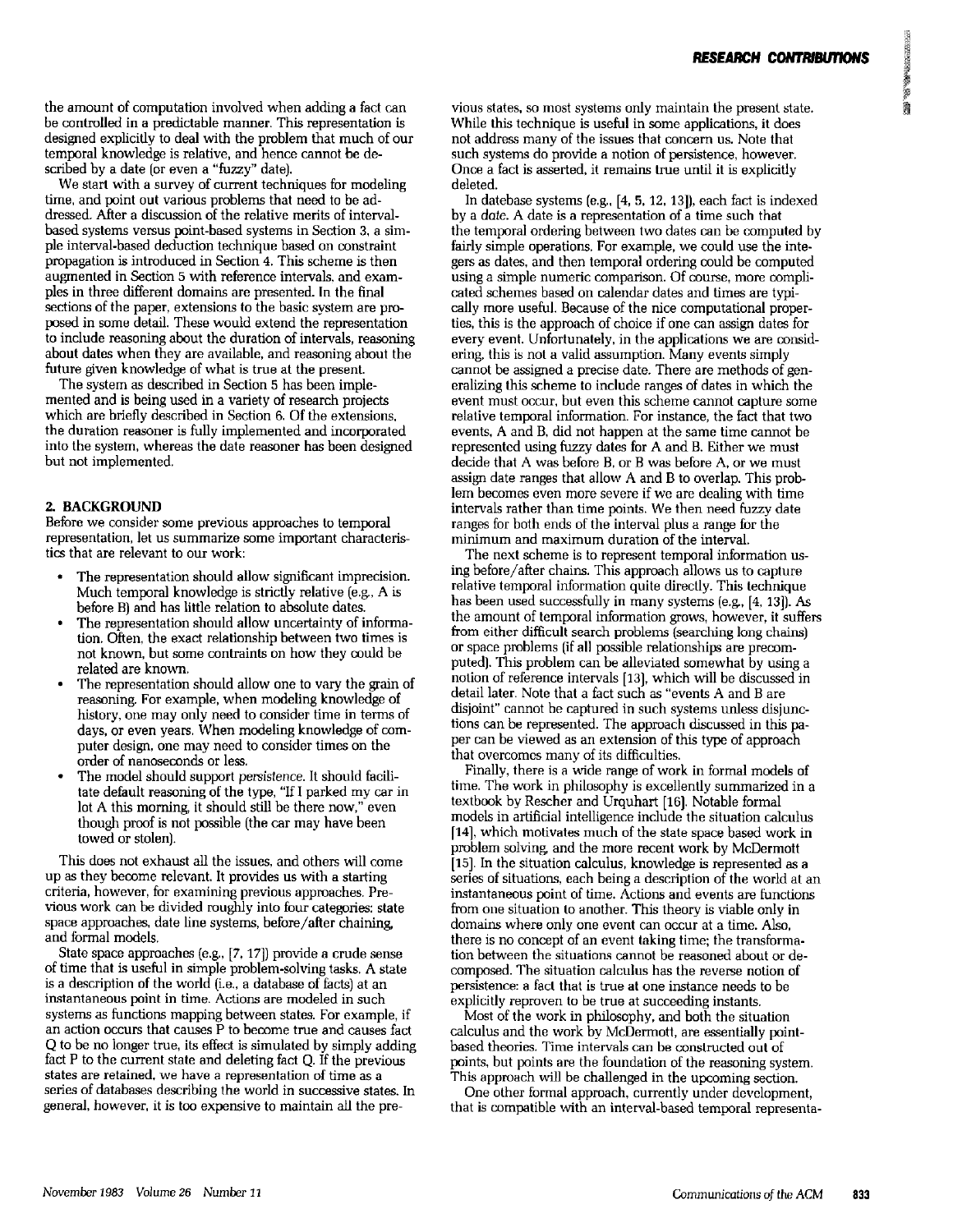tion is found in the Naive Physics work of Hayes [10, 11]. He proposes the notion of a *history,* which is a contiguous block of space-time upon which reasoning can be organized. By viewing each temporal interval as one dimension of a history, this work can be seen as describing a reasoning mechanism for the temporal component of Naive Physics.

# 3. TIME POINTS VS. TIME INTERVALS

In English, we can refer to times as points or as intervals. Thus we can say the sentences:

We found the letter at twelve noon. We found the letter yesterday.

In the first, "at twelve noon" appears to refer to a precise point in time at which the finding event occurred (or was occurring). In the second, "yesterday" refers to an interval in which the finding event occurred.

Of course, these two examples both refer to a date system where we are capable of some temporal precision. In general, though, the references to temporal relations in English are both implicit and vague. In particular, the majority of temporal references are implicitly introduced by tense and by the description of how events are related to other events. Thus we have

We found the letter while John was away. We found the letter after we made the decision.

These sentences introduce temporal relations between the times (intervals) at which the events occurred. In the first sentence, the temporal connective "while" indicates that the time when the find event occurred is during the time when John was away. The tense indicates that John being away occurred in the past (i.e., before now).

Although some events appear to be instantaneous (e.g., one might argue that the event "finding the letter" is instantaneous), it also appears that such events could be decomposed if we examine them more closely. For example, the "finding the letter" might be composed of "looking at spot X where the letter was" and "realizing that it was the letter you were looking at." Similarly, we might further decompose the "realizing that it was the letter" into a series of inferences that the agent made. There seems to be a strong intuition that, given an event, we can always "turn up the magnification" and look at its structure. This has certainly been the experience so far in physics. Since the only times we consider will be times of events, it appears that we can always decompose times into subparts. Thus the formal notion of a time point, which would not be decomposable, is not useful. An informal notion of time points as very small intervals, however, can be useful and will be discussed later.

There are examples which provide counterintuitive results if we allow zero-width time points. For instance, consider the situation where a light is turned on. To describe the world changing we need to have an interval of time during which the light was off, followed by an interval during which it was on. The question arises as to whether these intervals are open or closed. If they are open, then there exists a time (point) between the two where the light is neither on nor off. Such a situation would provide serious semantic difficulties in a temporal logic. On the other hand, if intervals are closed, then there is a time point at which the light is both on and off. This presents even more semantic difficulties than the former case. One solution to this would be to adopt a convention that intervals are closed in their lower end and open on their upper end. The intervals could then meet as required, but each interval would have only one endpoint. The artificiality

of this solution merely emphasizes that a model of time based on points on the real line does not correspond to our intuitive notion of time. As a consequence, we shall develop a representation that takes temporal intervals as primitive.

If we allowed time points, intervals could be represented by modeling their endpoints (e.g., [4]) as follows: Assuming a model consisting of a fully ordered set of points of time, an interval is an ordered pair of points with the first point less than the second. We then can define the relations in Figure 1 between intervals, assuming for any interval t, the lesser endpoint is denoted by  $t-$  and the greater by  $t+$ .

We could implement intervals with this approach, even given the above argument about time points, as long as we assume for an interval t that  $t-$  <  $t+$ , and each assertion made is in a form corresponding to one of the interval relations. There are reasons why this is still inconvenient, however. In particular, the representation is too uniform and does not facilitate structuring the knowledge in a way which is convenient for typical temporal reasoning tasks. To see this, consider the importance of the during relation. Temporal knowledge is often of the form

event E' occurred during event E.

A key fact used in testing whether some condition P holds during an interval t is that if t is during an interval T, and P holds during T, then P holds during t. Thus during relationships can be used to define a hierarchy of intervals in which propositions can be "inherited."

Furthermore, such a during hierarchy allows reasoning processes to be localized so that irrelevant facts are never considered. For instance, if one is concerned with what is true "today," one need consider only those intervals that are dur ing "today," or above "today" in the during hierarchy. If a fact is indexed by an interval wholly contained by an interval representing "yesterday," then it cannot affect what is true now. It is not clear how to take advantage of these properties using the point-based representation above.

# 4. MAINTAINING TEMPORAL RELATIONS 4.1. The Basic Algorithm

The inference technique described in this section is an attempt to characterize the inferences about time that appear to be made automatically or effortlessly during a dialogue, story comprehension, or simple problem-solving. Thus it should provide us with enough temporal reasoning to participate in these tasks. It does not, however, need to be able to account for arbitrarily complex chains of reasoning that could be done, say, when solving a puzzle involving time.

We saw above five relations that can hold between intervals. Further subdividing the during relation, however, pro-

| Interval Relation | Equivalent Relations on Endpoints                                                |
|-------------------|----------------------------------------------------------------------------------|
| t < s             | $1 + 6$ S-                                                                       |
| $t = s$           | $(t - = s -)$ & $(t + = s +)$                                                    |
| t overlaps s      | $(t - \langle s - \rangle & (t + \rangle s - \rangle & (t + \langle s + \rangle$ |
| t meets s         | $1 + 2 = 8$                                                                      |
| t during s        | $((t- > s-) & (t+ = < s+))$ or<br>$((t-)= s-) \& (t+ < s+))$                     |

**FIGURE 1. Interval Relation Defined by Endpoints.**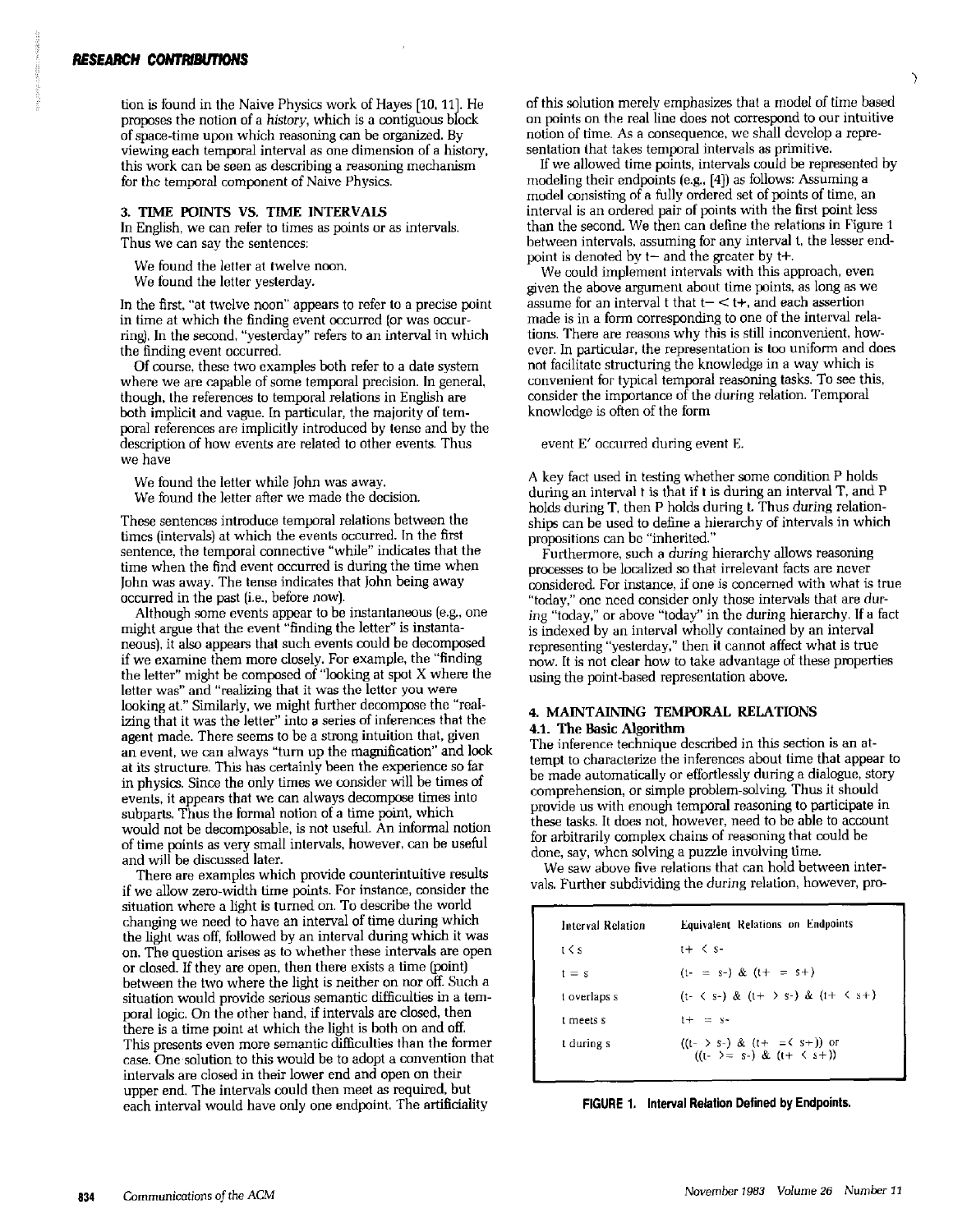vides a better computational model? Considering the inverses of these relations, there are a total of thirteen ways in which an ordered pair of intervals can be related. These are shown in Figure 2.

Sometimes it is convenient to collapse the three during relations (d, s, f) into one relationship called dur, and the three *containment* relations (di, si, fi) into one relationship called con. After a quick inspection, it is easy to see that these thirteen relationships can be used to express any relationship that can hold between two intervals.

The relationships between intervals are maintained in a network where the nodes represent individual intervals. Each arc is labeled to indicate the possible relationship between the two intervals represented by its nodes. In cases where there is uncertainty about the relationship, all possible cases are entered on the arc. Note that since the thirteen possible relationships are mutually exclusive, there is no ambiguity in this notation. Figure 3 contains some examples of the notation. Throughout, let  $N_i$  be the node representing interval i. Notice that the third set of conditions describes disjoint intervals.

Throughout this paper, both the above notations will be used for the sake of readability. In general, if the arc asserts more than one possible relationship, the network form will be used, and in the case where only one relationship is possible, the relation form will be used.

For the present, we shall assume that the network always maintains complete information about how its intervals could be related. When a new interval relation is entered, all consequences are computed. This is done by computing the transitive closure of the temporal relations as follows: the new fact adds a constraint about how its two intervals could be related, which may in turn introduce new constraints between other intervals through the transitivity rules governing the temporal relationships. For instance, if the fact that i is during j is added, and j is before k, then it is inferred that i must be *before* k. This new fact is then added to the network in an identical fashion, possibly introducing further constraints on the relationship between other intervals. The transitivity relations are summarized in Figure 4.

The precise algorithm is as follows: assume for any temporal relation names r1 and r2 that T(r1, r2) is the entry in the transitivity table in Figure 4. Let R1 and R2 be arc labels, assume the usual set operations ( $\cap$  for intersection,  $\cup$  for union,  $\subset$  for proper subset), and let  $\epsilon$  be the empty set. Then *constraints (R 1, R2)* is the transitivity function for lists of relation names (i.e., arc labels), and is defined by:

*Constraints (R1, R2 )*   $C \leftarrow \epsilon$ ; **For** each rl in *R1*  **For** each r2 in *R2*   $C \leftarrow C \cup T(r1, r2);$ **Return C;** 

Assume we have a queue data structure named ToDo with the appropriate queue operations defined. For any two intervals i, j, let N(i, j) be the relations on the arc between i and j in the network, and let  $R(i, j)$  be the new relation between  $i$ and j to be added to the network. Then we have the following algorithm for updating the temporal network:

To Add *R(i, I')*  Add (i, j) to queue *ToDo;*  While *ToDo* is not empty do

| Relation     | Symbol | Symbol for<br>Inverse | Pictoral<br>Example |  |  |  |
|--------------|--------|-----------------------|---------------------|--|--|--|
| X before Y   | ∢      | >                     | XXX YYY             |  |  |  |
| X equal Y    |        |                       | xxx<br>YYY          |  |  |  |
| X meets Y    | m      | mi                    | XXXYYY              |  |  |  |
| X overlaps Y | 0      | O1                    | xxx<br>YYY          |  |  |  |
| X during Y   | d      | đi                    | xxx<br>YYYYYY       |  |  |  |
| X starts Y   | Ś      | si                    | XXX<br>YYYYY        |  |  |  |
| X finishes Y | f      | fi                    | xxx<br>YYYYY        |  |  |  |

**FIGURE 2. The Thirteen Possible Relationships.** 

| Relation                                                           | Network Representation                                         |
|--------------------------------------------------------------------|----------------------------------------------------------------|
| 1. <i>i during</i> j                                               | $N_i$ --(d) $\rightarrow$ N <sub>i</sub>                       |
| 2. <i>i during</i> $\frac{1}{2}$ or<br>i before j or<br>j during i | $N_i$ –(< d di) $\rightarrow$ N <sub>i</sub>                   |
| 3. $(i \le j)$ or $(i \ge j)$ or<br>i meets j or<br>meets i        | $N_i$ - ( $\langle \rangle$ m mi) $\rightarrow$ N <sub>i</sub> |

**FIGURE 3. Representing Knowledge of Temporal Relations in a Network.** 

# begin

Get next  $\langle i, j \rangle$  from queue ToDo;  $N(i, j) \leftarrow R(i, j);$ **For** each node k such that Comparable(k, j) do **begin**   $R(k, j) \leftarrow N(k, j) \cap$  Constraints( $N(k, i)$ ,  $R(i, j)$ ) If *R(k, i) C N(k, i)*  **then** add  $\langle k, i \rangle$  to ToDo;<br>**end For** each node k such that Comparable(i, k) do **begin**   $R(i, k) \leftarrow N(i, k) \cap$  Constraints( $R(i, j)$ ,  $N(j, k)$ ) *If R*(*i*, *k*) ⊂ *N*(*k*, *i*) **then** add  $\langle i, k \rangle$  to ToDo;<br>**end** 

# end;

We have used the predicate *Comparable(i, j)* above, which will be defined in Section 5. For the present, we can assume it always returns true for any pair of nodes.

## **4.2. An Example**

Consider a simple example of this algorithm in operation. Assume we are given the facts:

*S overlaps* or *meets L* 

S is *before, meets, is met by,* or *after R.* 

<sup>&</sup>lt;sup>1</sup> This fact was pointed out to me by Marc Vilain and was first utilized in his system [18].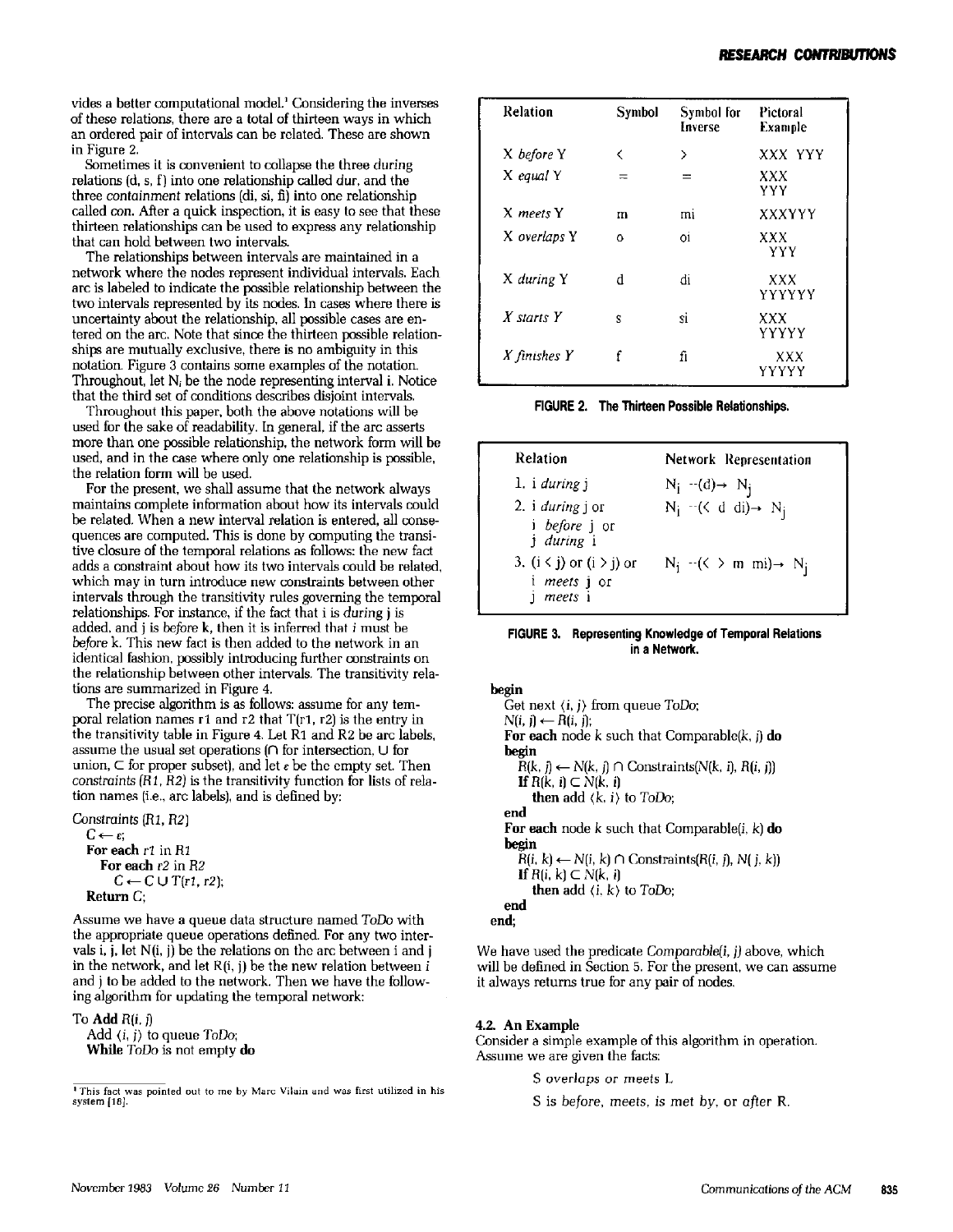| $B$ r <sub>2</sub> $C$<br>AT1B | $\,<$               | $\geq$                | d                             | di                          | $\circ$                       | Οİ                        | m                             | mi                  | ${\bf s}$                            | si                       | $\mathfrak{f}$                            | fi                          |
|--------------------------------|---------------------|-----------------------|-------------------------------|-----------------------------|-------------------------------|---------------------------|-------------------------------|---------------------|--------------------------------------|--------------------------|-------------------------------------------|-----------------------------|
| "before"<br>$\,<\,$            | $\,<$               | no<br>info            | $<$ 0<br>m d<br>S             | $\,<$                       | $\,<$                         | $<$ 0 $\,$<br>m d<br>s    | $\,<$                         | $<$ 0<br>m d<br>s   | $\,<$                                | $\,<$                    | $<$ 0<br>m d<br>S                         | $\,<$                       |
| "after"<br>$\rm{>}$            | no<br>info          | $\geq$                | > 0i<br>mi d<br>f             | $\,>$                       | $>$ oi<br>mi d<br>$\mathbf f$ | $\,>$                     | $>$ oi<br>mi d<br>$\mathbf f$ | $\geq$              | $>$ oi<br>mi d<br>$\pmb{\mathsf{f}}$ | $\, > \,$                | $\rm{>}$                                  | $\,>$                       |
| "during"<br>d                  | $\,<$               | $\geq$                | d                             | no<br>info                  | $<$ 0<br>m d<br>s             | > 0i<br>mi d<br>f         | $\,<$                         | $\,>$               | d                                    | $>$ oi<br>mi d<br>f      | $\mathsf d$                               | $<$ 0<br>m d<br>$\mathbf S$ |
| "contains"<br>di               | $<$ 0<br>m di<br>fi | > 0i<br>di mi<br>si   | o oi<br>dur<br>con<br>$=$     | di                          | o di<br>$\ddot{\textbf{h}}$   | oi di<br>si               | o di<br>$\mathbf{f}$          | oi di<br>si         | di fi<br>$\mathbf{o}$                | di                       | di si<br>οi                               | di                          |
| "overlaps"<br>o                | $\,<$               | $>$ oi<br>di mi<br>si | $\mathbf{o}$<br>d<br>s        | $<$ 0<br>m di<br>fi         | $\,<$<br>$\mathbf O$<br>m     | o oi<br>dur<br>con<br>$=$ | $\,<$                         | oi<br>di<br>Sİ      | $\mathbf 0$                          | di<br>fi<br>$\mathbf{o}$ | d<br>s<br>$\circ$                         | $<\,$<br>$\mathbf O$<br>m   |
| "over-<br>lapped-by"<br>Οİ     | $<$ 0<br>m di<br>fi | $\geq$                | oi<br>d<br>f                  | > 0i<br>mi di<br>si         | o oi<br>dur<br>con<br>$=$     | $\geq$<br>oi<br>mi        | $\mathbf{o}$<br>di<br>fi      | $\,>$               | oi<br>d<br>f                         | oi<br>$\,>$<br>mi        | oi                                        | oi<br>di<br>Sİ              |
| "meets"<br>m                   | $\,<$               | > 0i<br>mi di<br>si   | $\circ$<br>d<br>S             | $\,<$                       | $\,<$                         | o<br>d<br>s               | $\,<$                         | f<br>fi<br>$\equiv$ | m                                    | m                        | d<br>${\bf s}$<br>$\mathbf 0$             | $\,<$                       |
| "met-by"<br>mi                 | $<$ 0<br>m di<br>fi | $\geq$                | OÌ<br>d<br>f                  | $\geq$                      | οi<br>d<br>$\mathsf{f}$       | $\,>$                     | ${\bf s}$<br>si<br>$=$        | $\,>$               | d<br>f<br>oi                         | $\geq$                   | mi                                        | mi                          |
| "starts"<br>s                  | $\,<$               | $\geq$                | $\sf d$                       | < 0<br>m di<br>fi           | $<$ 0<br>$\mathsf{m}$         | Oİ<br>d f                 | $\,<$                         | mi                  | S                                    | s si<br>$=$              | d                                         | $<$ m<br>$\mathbf{o}$       |
| "started by"<br>Sİ             | $<$ 0<br>m di<br>fi | $\,>$                 | oi<br>d f                     | di                          | O<br>di fi                    | Оİ                        | $\circ$<br>di fi              | mi                  | s si<br>$=$                          | si                       | oi                                        | di                          |
| "finishes"<br>f                | $\,<$               | $\geq$                | d                             | > 0i<br>mi di<br>${\sf SI}$ | $\circ$<br>d<br>s             | $>$ oi<br>mi              | m                             | $\,>$               | $\mathsf d$                          | > 0i<br>mi               | $\mathbf{f}$                              | f fi<br>$=$                 |
| "finished-by"<br>fi            | $\,<$               | > 0i<br>mi di<br>si   | $\mathbf o$<br>d<br>${\bf S}$ | di                          | $\circ$                       | oi<br>di si               | ${\sf m}$                     | si oi<br>di         | $\circ$                              | di                       | f fi<br>$\hspace{1.6cm} = \hspace{1.6cm}$ | fi                          |

FIGURE 4. The Transitivity Table for the Twelve Temporal Relations (omitting "=").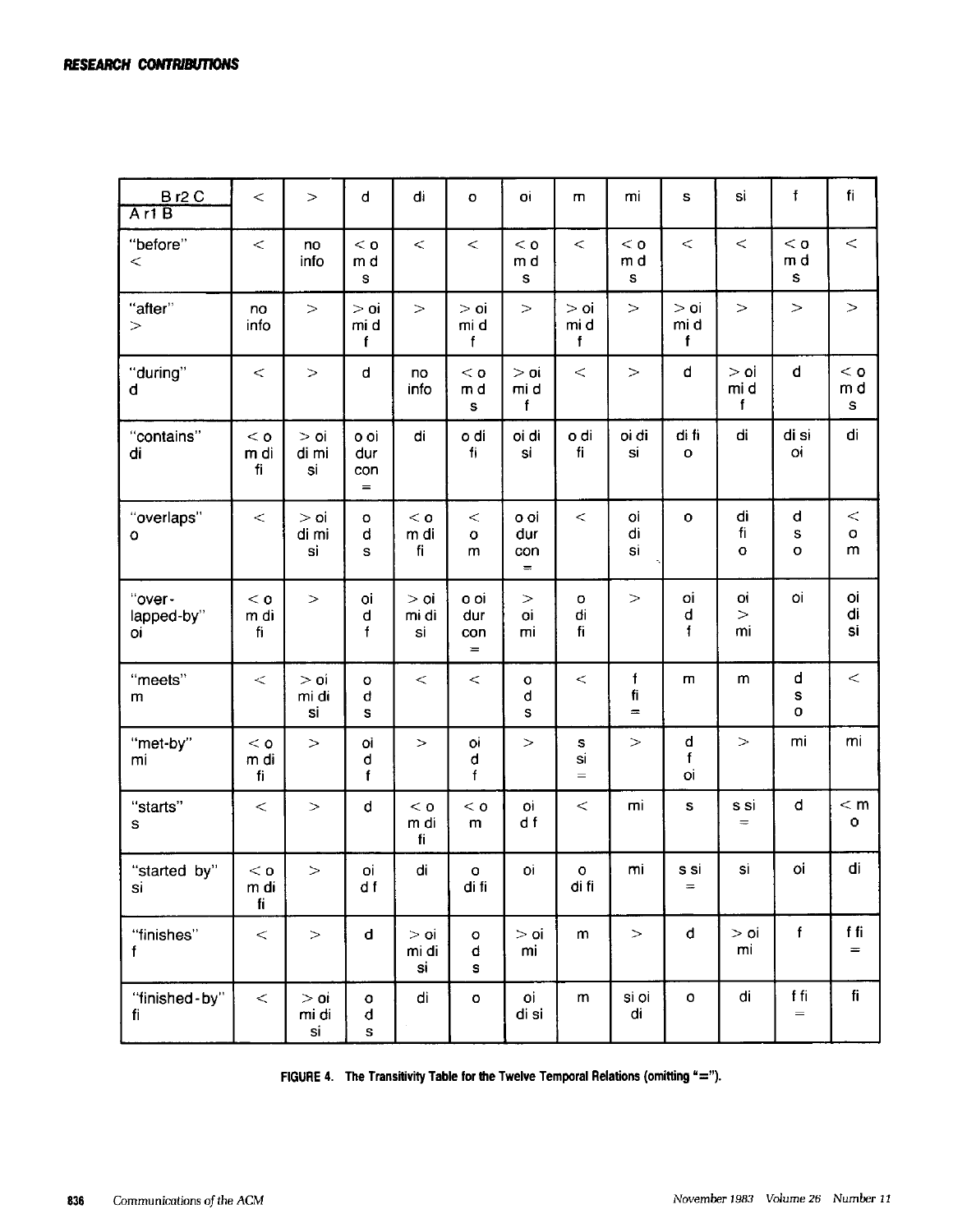These facts might be derived from a story such as the follow-

John was not in the room when I touched the switch to turn on the light.

where we let S be the time of touching the switch, L be the time the light was on, and R be the time that John was in the room. The network storing this information is

$$
R \leftarrow \{-\langle \mathbf{m}\,\mathbf{m}\,\mathbf{i}\rangle\} - S - \langle \mathbf{0}\,\mathbf{m}\rangle \rightarrow L.
$$

When the second fact is added, the algorithm computes a constraint between L and R (via S) by calling the function Constraints with its two arguments, *R1* and *R2,* set to {oimi} and  $\{(mm)\}\$ , respectively. Note that we obtained the inverse of the arc from S to L simply by taking the inverse of each label. *Constraints* uses the transitivity table for each pair of labels and returns the union of all the answers. Since

$$
T(oi, <) = (< omdifi) \nT(oi, m) = (odifi) \nT(oi, mi) = (>)\nT(oi, >) = (>)\nT(mi, <) = (< omdifi) \nT(mi, m) = (ssi =)\nT(mi, >) = (>)\nT(mi, >) = (>)
$$

we compute  $\leq$  > omdi s sifi = as the constraint between L and R and thus obtain the network

$$
R \leftarrow (in)- S -- (om) \rightarrow L
$$
  
\n
$$
\uparrow
$$
  
\n-- 
$$
(< > \text{ooimdi s sifi} =) --
$$

Let us consider what happens now when we add the fact

*L overlaps, starts,* or is during R

This fact might arise from a continuation of the above story such as

But John was in the room later while the light went out

Taking the intersection of this constraint with the previously known constraint between L and R to eliminate any impossible relationships gives

$$
L -- (os) \rightarrow R
$$

To add this constraint, we need to propagate its effects through the network. A new constraint between S and R can be calculated using the path:

$$
S - (om) \rightarrow L - (os) \rightarrow R
$$

From the transitivity tables, we find:

$$
T(o, o) = (\text{5 cm})
$$
  
\n $T(o, s) = (o)$   
\n $T(m, o) = (\text{5 cm})$   
\n $T(m, s) = (m)$ 

Thus the inferred constraint between S and R is

$$
S - \{ < \text{om} \} \rightarrow R.
$$

Intersecting this with our previous constraint between S and R yields

$$
S - \{ < m \} \rightarrow R.
$$

With respect to the example story, this is equivalent to inferring that John entered the room *(i.e.,* R started) either after I touched the switch or at the same time that I finished touching the switch. Thus the new network **is:** 

$$
\begin{array}{ccc}\nR & \leftarrow & \leftarrow & \text{m} - S - \text{(om)} \rightarrow L \\
\uparrow & & \downarrow & \downarrow \\
\text{...} & \text{(o s)} & \text{...} & \text{...}\n\end{array}
$$

Of couse, if there were other nodes in the network, there would be other constraints derived from this new information. Thus, if we added a new interval D, say with the constraint D - -(d)  $\rightarrow$  S, we would infer the following new relationships as well:

$$
D - \{<\rightarrow R
$$
  

$$
D - \{< o \text{ m d s}\} \rightarrow L.
$$

#### **4.3. Analysis**

A nice property of this algorithm is that it only continues to operate as long as it is producing new further constrained relationships between intervals. Since there are at most thirteen possible relationships that could hold between two intervals, there are at most thirteen steps that could modify this relationship. Thus for a fixed number of nodes N, the upper limit on the number of modifications that can be made, irrespective of how many constraints are added to the network, is  $13 \times$  the number of binary relations between N nodes, which is:

$$
13 \times \frac{(N-1)(N-2)}{2}
$$

Thus, in practice, if we add approximately the same number of constraints as we have nodes, the average amount of work for each addition is essentially linear (i.e., N additions take  $O(N^2)$  time; one addition on average takes  $O(N)$  time).

The major problem with this algorithm is the space requirement. It requires  $O(N^2)$  space for N temporal intervals. Methods for controlling the propagation, saving time and space, will be discussed in the next section.

It should be noted that this algorithm, while it does not generate inconsistencies, does not detect all inconsistencies in its input. In fact, it only guarantees consistency between three node subnetworks. There are networks that can be added which appear consistent by viewing any three nodes, but for which there is no consistent overall labeling. The network shown in Figure 5 is consistent if we consider any three nodes; however, there is no overall labeling of the network.<sup>2</sup> To see this, if we assign the relationship between A and C, which could be f or fi according to this network, to either f alone, or fi alone, we would arrive at an inconsistency. In other words, there is no consistent labeling with  $A - (f) \rightarrow C$ , or with A  $-$  (fi) $\rightarrow$  C, even though the algorithm accepts A  $-$ **f** fi $\rightarrow$  C.

To ensure total consistency, one would have to consider constraints between three arcs, between four arcs, etc. While this can be done using techniques outlined in Freuder [9], the computational complexity of the algorithm is exponential. In practice, we have not encountered problems from this deficiency in our applications of the model. We can verify the consistency of any subnetwork, if desired, by a simple backtracking search through the alternative arc labelings until we

<sup>&</sup>lt;sup>2</sup> This network is due to Henry Kautz, personal communication.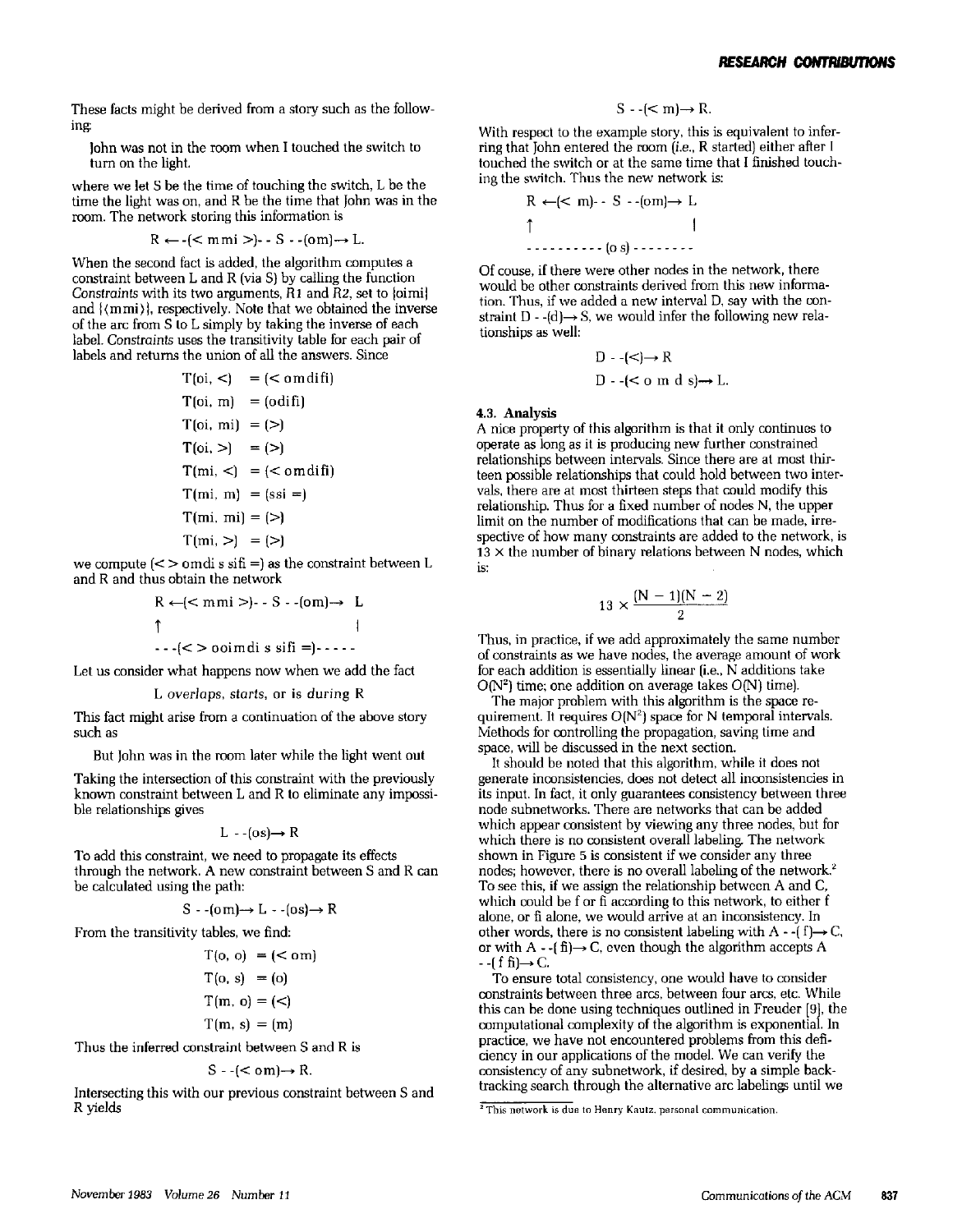

**FIGURE 5. An Inconsistent Labeling.** 

arrive at a labeling for the whole subnetwork in which every arc has only one label.

# 5. CONTROLLING PROPAGATION: REFERENCE INTERVALS

In order to reduce the space requirements of the representation without greatly affecting the inferential power of the mechanism, we introduce *reference* intervals. Formally, a reference interval is simply another interval in the system, but it is endowed with a special property that affects the computation. Reference intervals are used to group together clusters of intervals for which the temporal constraints between each pair of intervals in the cluster is fully computed. Such a cluster is related to the rest of the intervals in the system only indirectly via the reference interval.

# **5.1. Using Reference Intervals**

Every interval may designate one or more reference intervals (i.e., node clusters to which it belongs). These will be listed in parentheses after the interval name. Thus the node names

# $I1(R1)$

# I2(R1, R2)

describe an interval named I1 that has a reference interval R1, and an interval named I2 that has two reference intervals R1 and R2. Since I2 has two reference intervals, it will be fully connected to two clusters. An illustration of the connectedness of such a network is formed in Figure 6.

The algorithm to add relations using reference intervals is identical to the previous addition algorithm except that the comparability condition is no longer universally true. For any node N, let *Refs(N)* return the set of reference intervals for N. For any two nodes K and J, *Comparable(K, J) is* true if

1)  $\text{Refs}(K) \cap \text{Refs}(J)$  is not null, that is, they share a reference interval; or

- 2) K c *Refs(J);* or
- 3) J  $\varepsilon$  Refs(K).

Since reference intervals are simply intervals themselves, they may in turn have their own reference intervals, possibly defining a hierarchy of clusters. In most of the useful applications that we have seen, these hierarchies are typically treelike, as depicted in Figure 7.

If two intervals are not explicitly related in the network, a relationship can be retrieved by finding a path between them through the reference intervals by searching up the reference hierarchy until a path (or all paths) between the two nodes are found. Then, by simply applying the transitivity relationships along the path, a relationship between the two nodes can be inferred. If one is careful about structuring the reference hierarchy, this can be done with little loss of information from the original complete propagation scheme.

To find a relationship between two nodes I and ], where N(i, j) represents the network relation between nodes i and j **as** in Section 4.1, we use the algorithm:

If  $N(I, J)$  exists **then return** N(I, J) else do  $Paths := Find-Paths(I, J)$ **For each** *path* in *Paths* do  $R := R \cap$  Constrain-along-path(path) **return** R; end;

The function *Find-Paths* does a straightforward graph search for a path between the two nodes with the restriction that each step of the path must be between a node and one of its reference intervals except for the one case where a direct connection is found. Thus, a path is of the general form

$$
n_1, n_2, \ldots, n_k, n_{k+1}, \ldots, n_m
$$

where all of the following hold:

- -- for all i from 1 to  $k 1$ ,  $n_{i+1}$  is a reference interval for  $n_i$ ;
- --  $n_k$  and  $n_{k+1}$  are connected explicitly;
- -- for all i from  $k + 1$  to  $m 1$ ,  $n_i$  is a reference interval for  $n_{i+1}$ ;



**FIGURE 6. The Connectness of a Network with Two Reference Intervals.** 



**FIGURE 7. A Tree-Like Hierarchy Based on Reference Intervals.**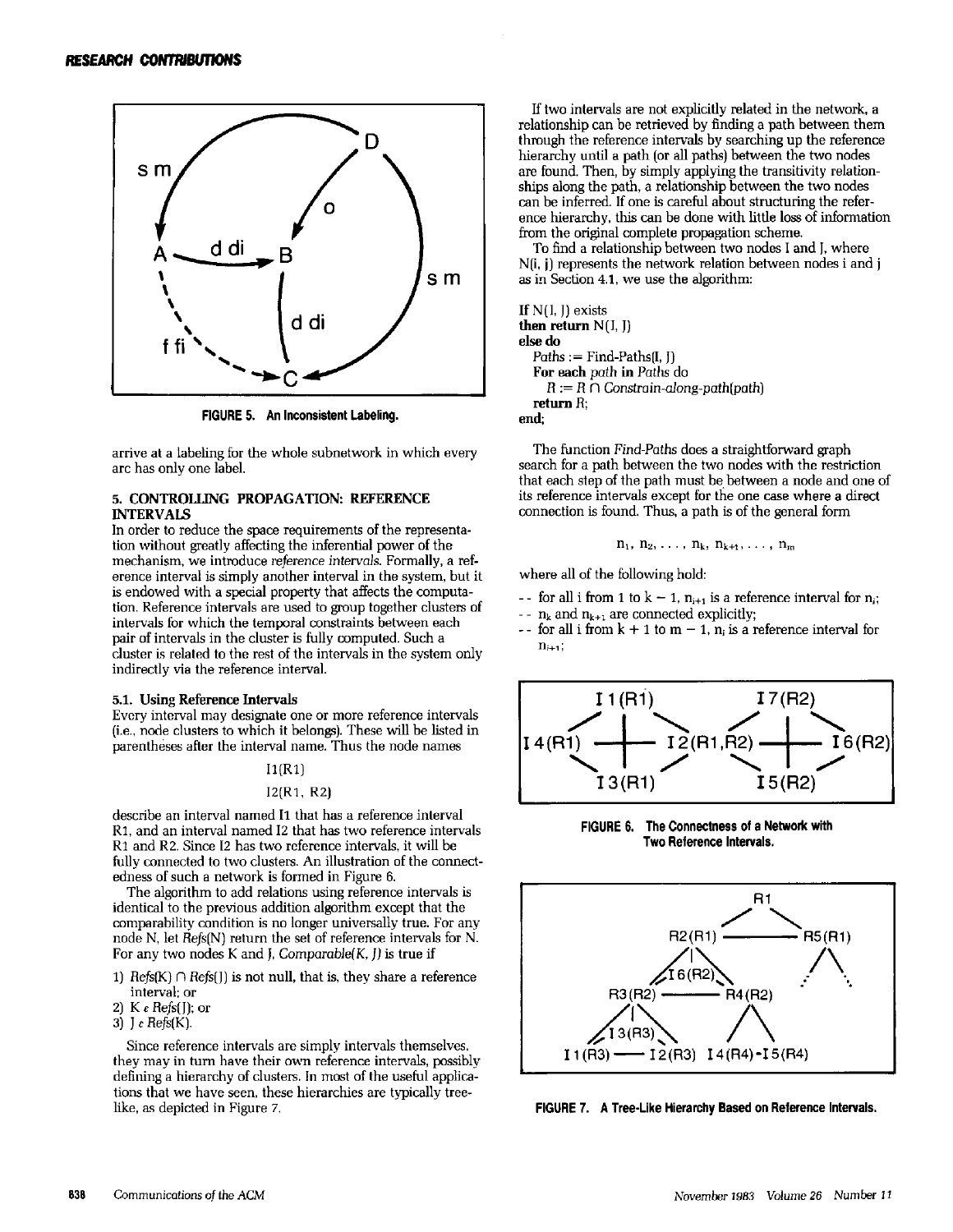

The function *Constrain-along-path* simply takes a path and computes the transitivity constraints along **it.** Thus if a path consisted of the nodes  $n_1, n_2, n_3, \ldots, n_m$ , we compute the relation between  $n_1$  and  $n_m$  as follows:

$$
R := N(n_1, n_2)
$$
  
\n
$$
R :=
$$
Constraints $(R, N(n_2, n_3))$   
\n
$$
R :=
$$
Constraints $(R, N(n_3, n_4))$   
\n...  
\n
$$
R :=
$$
Constraints $(R, N(n_{m-1}, n_m))$ 

where *Constraints* was defined in Section 4.1.

#### 5.2. **Examples**

There are no restrictions imposed by the system on the use of reference intervals. Their organization is left up to the system designer. Certain principles of organization, however, are particularly useful in designing systems that remain efficient in retrieval, and yet capture the required knowledge. The most obvious of these is a consequence of the path search algorithm in the previous section: the more tree-like the reference hierarchy, the more efficient the retrieval process. The others considered in this section exploit characteristics of the temporal knowledge being stored.

With domains that capture historical information, it is best to choose the reference intervals to correspond to key events that naturally divide the facts in the domain. Thus, if modeling facts about the history of a particular person, key events might be their birth, their first going to school, their graduation from university, etc. Kahn and Gorry [13] introduced such a notion of reference events in their system. Other times in their system were explicitly related to these reference events (i.e., points). In our system, the intervals between such key events would become the reference intervals. Other time intervals would be stored in the cluster(s) identified by the reference intervals that contain them. Thus, we could have a series of reference intervals for the time from birth to starting school (PRESCHOOL), during school (PREGRAD), and after graduation (POSTGRAD). In addition, certain reference intervals could be further decomposed. For example, PREGRAD could be divided into primary and secondary school (PRIM and SECOND) and the time at university (UNIV). The times of the rest of the events would be stored with respect to this reference hierarchy. Figure 8 depicts this set of facts including its reference hierarchy, plus intervals such as the time spent

learning chess (CHESS), the time the person won the state lottery (WIN), and the time of the first job (JOB). If an event extended over two reference intervals, then it would be stored with respect to both. For example, if learning to play chess occurred during primary and secondary school, the interval CHESS would have two reference intervals, namely, PRIM and SECOND.

We can now trace the retrieval algorithm for this set of facts. Let us find the relationship between CHESS and WIN. There is no explicit relationship between the intervals, so we must search up the reference hierarchy. Only one path **is**  found, namely:

 $CHESS(PRIM) - -(d) \rightarrow PRIM(PREGRAD) - -(<) \rightarrow$ 

#### $UNIV(PREGRAD) - -(di) \rightarrow WIN(UNIV)$

Applying the transitivity relations along the first path, we infer first that

CHESS *before* UNIV

and then

#### CHESS *before* WIN.

The fact that CHESS **is** *before* JOB can be inferred similarly from the path

 $CHESS - -(d) \rightarrow PRIM - -(s) \rightarrow PREGRAD - -(m) \rightarrow$ 

 $POSTGRAD - (di) \rightarrow JOB$ .

Consider another domain, namely, that of representing information about processes or actions. Such knowledge is required for problem-solving systems that are used to guide the activity of a robot. Each process can be described as a partial sequence of subprocesses. Such a decomposition is not described in absolute temporal terms (i.e., using dates), but by the subprocess's relation to its containing process. Thus a natural reference hierarchy can be constructed mirroring the process hierarchy. For example, consider a process P consisting of a sequence of steps P1, P2, and P3 and another process Q consisting of subprocesses Q1 and Q2 occurring in any order, but not at the same time. Furthermore, let Q2 be decomposed into two subprocesses Q21 and Q22, each occurring simultaneously. To simulate a world in which process P begins before Q begins, we can construct the reference hierarchy in Figure 9. With this organization we can infer relationships between subprocesses of Q and subprocesses of P in the same manner as above. As long as the decomposition of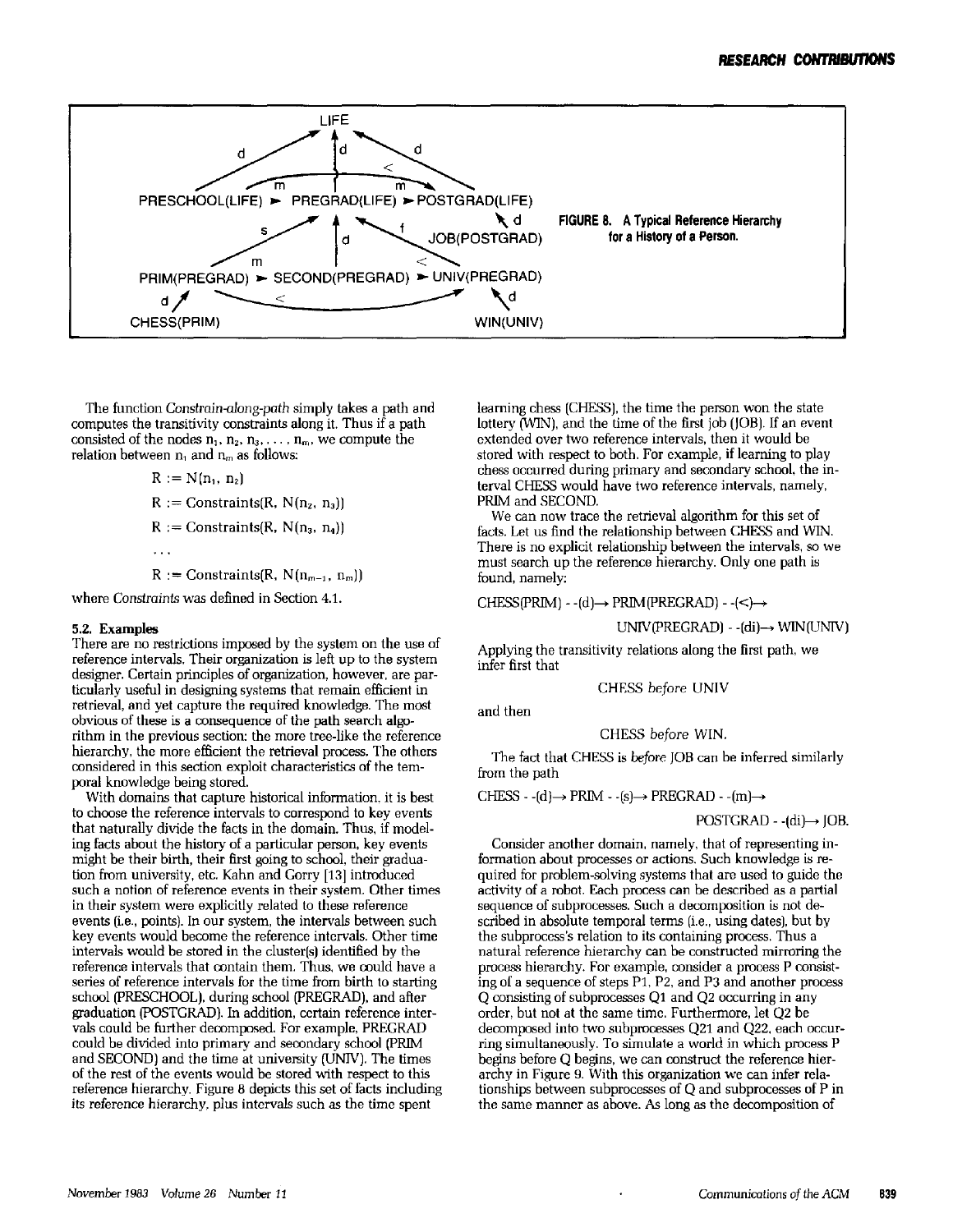

processes or actions can be done independently (such as in the NOAH system [17]), this organization will capture all the relevant temporal knowledge.

More interesting cases arise when there may be interactions among subprocesses. For instance, we might want to add that Q1 must occur before Q21. Note that, in adding Q1 *before* Q21, we can infer a new relationship between Q1 and Q2 from the path

$$
Q1(Q) - { $\rightarrow$  Q21(Q2) - { $\leftrightarrow$  Q2(Q)}
$$

because Q1 and Q2 share the reference interval Q. It does not matter that Q21 does not share a reference interval with Q1. In more complicated cases, we will find relationships between subprocesses such that an important relationship between the processes containing the subprocesses will not be inferred because they do not share a reference interval. For instance, if we learn that Q2 overlaps P1, adding this will not cause the relationship between Q and P to be constrained to simply the *overlaps* relation even though that would be a consequence in the system without reference intervals. There is no path consisting of two arcs from Q to P that is affected by adding Q2 *overlaps* P1.

To allow this inference, we need to reorganize the reference hierarchy. For example, we could, when adding a relation between two noncompatible nodes, expand one of the node's reference intervals with the other node's reference intervals. In this scheme, to add Q2 *ovedaps* P1, we would first add P to Q2's reference interval list. Then adding the relation will allow the appropriate changes. In particular, among others, we would infer that

$$
Q2(Q, P) - (o) \rightarrow P(X)
$$

from the path

$$
Q2(Q, P) - (o) \rightarrow P1(P) - (s) \rightarrow P(X),
$$

and then infer

$$
Q(X) - (o) \rightarrow P(X)
$$

from the path

$$
Q(X) - (di) \rightarrow Q2(Q, P) - (o) \rightarrow P(X)
$$

and the previous constraints between Q and P. The final state of the processes after these two additions is summarized in Figure 10.

Manipulating the reference hierarchies as in this example can be effective if used sparingly. With overuse, such tricks tend to "flatten out" the reference hierarchy as more intervals become explicitly related. In domains where such interactions are rare compared with the pure decompositional interactions, it can be very effective.

#### **5.3. Representing the Present Moment**

The technique of reference interval hierarchies provides a simple solution to the problem of representing the present moment. In many applications, such as natural language processing and process modeling, the present is constantly moving into the future. Thus a representation of *NOW* must allow for frequent updating without involving large-scale reorganization of the database each time.

Suppose we have a database in which all assertions are indexed by the temporal interval over which they hold. As time passes, we are interested in monitoring what is true at the present time, as well as in the past and future. The method suggested here is to represent *NOW* as a variable that, at any specific time, is bound to an interval in the database. To update *NOW,* we simply reassign the variable to a new interval that is *after* the previous interval representing the present moment. The key observation is that while the present is continually changing, most of the world description is remaining the same. We can exploit this fact by using refer-

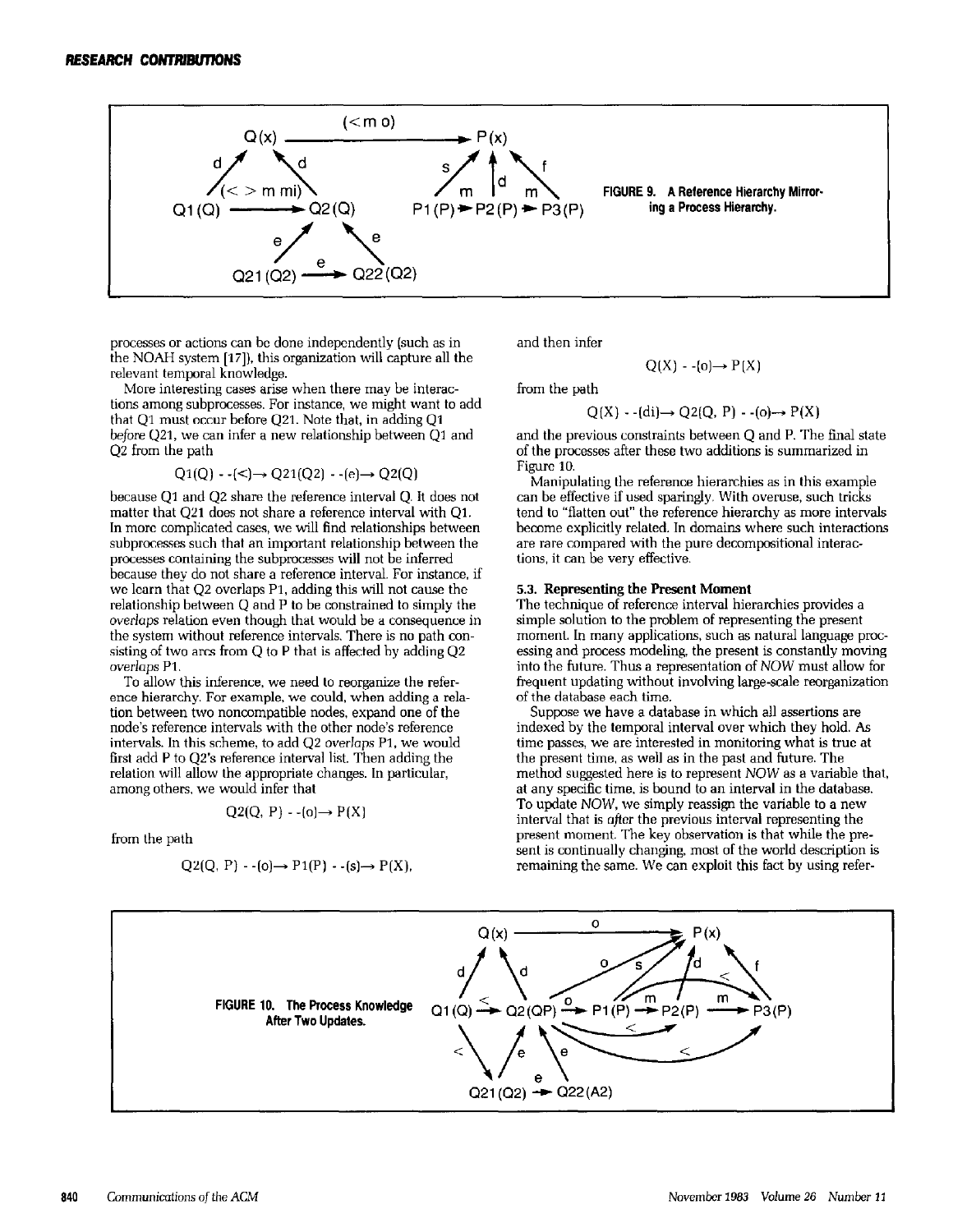For example, let *NOW* be interval N1, which is during its reference interval R1. An example state of the database would be

# NI(R1) during R1

#### R1 before I1, R1 *after* I2, R1 during I3

From this we can infer easily that the present (i.e., N1) is during I3, before I1, and after I2. If NOW then is updated during 13, before I1, and after 12. If *NOW* then is updated (slightly), N2 can be defined as the new *NOW* using the same reference interval by adding the facts

# N2(R1) during R1, N2(R1) *after* NI(R1)

Thus, *NOW* has been updated but most of the relations in the database have been unaffected, for the effects of N2 will only database have been unaffected, for the effects of N2 will only propagate to intervals referenced by R1. The reference i val R1 has "protected" the rest of the database from a minor change in the present moment.

Of course, eventually *NOW* will cease to be during R1 and a new reference interval will be needed. This will involve a new reference interval more major update to the database, but the amount of w can be reduced if R1 itself has a reference interval that "protects" much of the database from it.

Thus we need a hierarchy of reference intervals, each containing the present moment. This hierarchy could be designed to mirror the set of English terms that can be used to refer to the present. For example, in English we can refer to the exact moment of an utterance (e.g., at a race, the starter may say "Go now!"), as well as to larger intervals such as "this morning," "today," and "this year." We can also refer to more event-oriented intervals such as "during this lecture" and "while at this bar." These are the types of intervals that should be maintained in the hierarchy representing the present. Furthermore, these intervals typically have well defined starting and termination points. Thus it is reasonable to assume that the temporal database will receive explicit notification when one of them ceases to contain the present. This allows the following important assumption:

When updating the *NOW* interval, unless otherwise stated, its relationship to its reference interval(s) remains constant.

When one of the reference intervals in the hierarchy ceases to contain the present moment, a new reference interval is selected. (This new interval should usually be provided by the user.) This update is done in the identical fashion as described above with *NOW.* In particular, the relationship with the higher-level reference interval remains constant. A new *NOW* interval, below the new reference interval in the hierarchy, must be introduced. For example, the beginning of a new day would make much of the old hierarchy part of the past (i.e., "yesterday").

While many intervals will be generated by this succession of intervals for *NOW,* many of them can be garbage collected when the reference intervals are updated. In particular, any interval that is not used to index any events or facts may be removed from the database. In a system modeling a natural language dialogue, a large number of these intervals would be used only to index the time of an utterance: These generally can be deleted without harm.

## **6. DISCUSSION**

The temporal representation described is notable in that it is both expressive and computationally feasible. In particular, it does not insist that all events occur in a known fixed order, as in the state space approach, and its allows disjunctive knowledge, such as that event A occurred either before or after event B, not expressible in date-based systems or simple systems based on before/after chaining. It is not as expressive as a full temporal logic (such as that of McDermott [15]), but these systems do not currently have viable implementations.

This balance between expressive power and computational efficiency is achieved by the restricted form of disjunctions allowed in the system. One can only assert disjunctive information about the relationship of two intervals. In other words, we can assert that A is *before* or *meets* B, but not that (A *meets* B) or (C *before* D). This limited form of disjunction is ideal for the constraint propagation algorithm.

The system has been implemented and is being used in a variety of applications. Both FRANZ LISP [8] and INTERLISP versions are running on a VAX 11/780 under UNIX. The system presently also includes the duration reasoner described below. It is currently being used in research in representing actions, events, and interactions that arise in natural language dialogues [1]. We are also using the representation as a world model for research in automatic problem-solving systems [3]. Such systems have long been constrained by their inadequate temporal models.

Vilain [18] has implemented a version of this system which, at the cost of greater space requirements, can perform consistency maintenance. In other words, in his system, when an inconsistency is found, the set of facts that caused the inconsistency can be identified. This system also explicitly allows time points in the representation and has a larger transitivity table, including all interval/point and point/point interactions. This violates the semantics of the interval representation, and so has not been adopted in our present system.

Let us consider why we would like time points, however. They seem to be referred to in English. We can, for instance, talk about the beginning and ending of events. There is no reason to assume, however, that these "endpoints" are truly zero-width points rather than intervals small enough so that they appear to be instantaneous. What this suggests is that there might be a minimum duration  $\varepsilon$ , such that all intervals of duration less than e would be viewed as points. This would simplify our reasoning about such times for we would not have to worry about the possibility of two such intervals overlapping. It would be assumed either that these small intervals are equal or that one is before the other.

But this minimum size cannot be fixed in advance. A historian, for instance, may be happy to consider days as points, whereas the computer engineer, when reasoning about a logic circuit, would consider a day to be an eternity. Thus the interval size, where it is appropriate to simplify reasoning by assuming point-like times, varies with the reasoning task.

# **7. FUTURE RESEARCH AND EXTENSIONS**

There are many areas in which this system is being extended. In particular, an interface to a *duration* reasoner has been incorporated into the system, and a system for reasoning about dates will be implemented in the near future. Finally, we are investigating reasoning systems that depend on the notion of persistence.

## **7.1. Duration Reasoning**

We have designed a duration reasoning system based on the same principles as the interval relation reasoner described above. In particular, it is designed to allow relative information (e.g., interval A took longer than interval B) as well as representing uncertainty. The reasoner is again based on con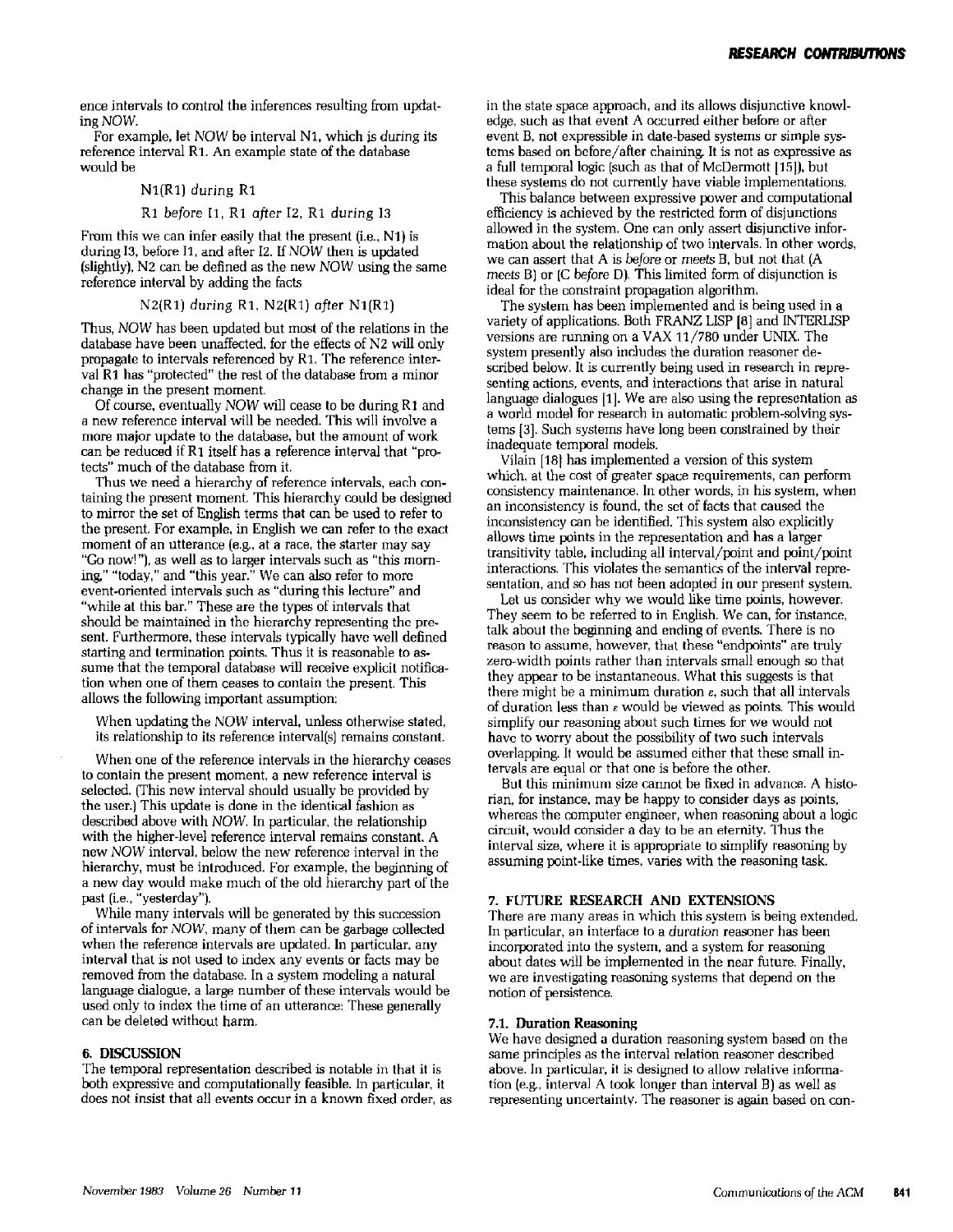straint propagation and a notion of reference durations can be defined.

, orietly, the duration relationship between two intervals is expressed by outlining a range that includes the multiplicative factor which the duration of the first would be multiplied by to get the duration of the second. For example, the fact that the duration of A is less than the duration of B, expressed as  $dur(A) < dur(B)$ , is represented by the relation A - -(0(1)) $\rightarrow$  B. In other words, dur(A) >= 0\*dur(B) and  $dur(A) < 1*dur(B)$ . The parentheses about the factor 1 indicate an open endpoint; thus the durations of A and B could not be equal. Both the upper and lower duration limits may be open or closed.

Duration information is encoded in a network orthogonal to the relationship network. Propagation across two duration **restrictions** is accomplished simply by multiplying the respective upper and lower duration limits. For example, if we have the facts

$$
dur(A) \leq dur(B)
$$
  
\n
$$
dur(C) \leq dur(B)
$$
  
\n
$$
dur(B) < 2^*dur(C)
$$
  
\nwhich in network form would be

$$
A - (01) \rightarrow B - (1(2)) \rightarrow C
$$

we derive the relation

$$
A - [0(2)] \rightarrow C.
$$

The duration reasoner and the interval reasoner are not independent of each other, however. They constrain each other by rules such as the following:

If I 
$$
-dsf \to J
$$
 then  $dur(I) < dur(J)$ .

Using this rule, constraints introduced in one network may introduce constraints in the other. In many examples, the networks may exchange information back and forth multiple times before the propagation terminates.

*Reference durations* correspond to the notion of scales, or common units. Constraints do not propagate through a reference duration. Thus, if the duration HOUR is a reference duration, and we add that dur(A) is between 1 and 2 hours, and dur(B) is less than one half an hour, no relation between dur(A) and dur(B) will be inferred. It will be derived at retrieval time via the reference duration HOUR. Further details on the duration reasoner can be found in [2].

#### **7.2. Date Lines**

Having considered the maintenance of relative temporal information in detail, we now consider how to exploit date information when available. Let a *date line* be any representation consisting of a fully ordered set of values taken to correspond to times. A date line corresponding to a simple calendar could be defined as follows:

- values: ordered triples of integers, representing year, month  $(1-12)$ , and day  $(1-31)$  (for example,  $(50325)$  represents March 25, 1950)
- comparison operation: orders triples in the obvious manner (for example, (50 3 25) < (75 1 1))

With date lines, the comparison operation between two times on the same date line is relatively inexpensive compared to searching the network of temporal relations.

Date line information could be incorporated into the present system by allowing any interval in the network to have date line information associated with it which identifies the dating system and dates associated with its start and end. The name of the date line is necessary to identify the operations for comparing values. A new interval, added with date line information specified, may affect the relationship to its reference interval and to the other intervals in its "reference class." For example, if two intervals are dated by the same date line, and have date values specified, those values can be used to calculate the exact relation between the intervals. If this relation is more specific than the information stored in the relational network, the network is updated and its effects propagated as usual.

When retrieving a relationship between two intervals dated by the same date line, the date information should be considered first before applying the usual network retrieval mechanism. Sometimes, however, the date line information will not be specific enough to pinpoint a specific relationship, and a network search will still be necessary. It may occur that one of the intervals being considered is dated but the other is not. In this case, the date information may be used only if a relationship can be found between the nondated interval and another interval dated by the same date line. In general, this may be too expensive to consider. A specific case that could be very useful, however, occurs when a reference interval involved in the search is dated by the appropriate date line. We can then compare the two dated intervals to obtain a relationship, which can be propagated back to the nondated interval.

A useful date line for dialogue systems is the time-of-day line. A reasonable implementation of this might have the basic duration of one minute, and have values consisting of an hour-minute pair. If the system were given access to a clock, this date line could be used extensively in the *NOW*  hierarchy. Of course, the relative time database is still required to store the facts that are acquired during the dialogue as facts typically hold for much longer than the time that they are being talked about.

If the system does not have such easy access to an internal clock, it may still get time-of-day information occasionally during a dialogue. In this case, some of the *NOW* intervals will map onto the time-of-day line, while others will only be related to it by some relation (e.g., after 10 o'clock). In such a scheme, a new reference interval for the *NOW* interval would be created each time a precise time-of-day value was identified. For example, if the system learns that it is presently 10 o'clock, it can create an "after 10 o'clock" reference interval in which the *NOW* intervals will be contained until the next specific time is acquired. Whether such a technique is feasible requires further search.

#### **7.3. Persistence of Intervals**

The last requirement described in the introduction was that the representation should facilitate plausible inferences of the form "if fact P is true now, it will remain true until noticed otherwise." Most of the issues concerning this fall outside the range of this paper, as this system only knows about time intervals. However, a simple trick using this representation makes inferences of the above form easy to implement.

Typically, when a new fact is learned, its exact extent in time is not known. For instance, when I parked by car in the parking lot this morning I knew its location. Sitting at my desk now, I assume it is still there, though I have no proof of that fact. In general, I assume it will remain where it is until I pick it up. Thus, although I do not know the extent of the interval in which my car is parked, I want to be able to assume that this fact holds later in the day. The temporal representation is already based on the observation that most time intervals do not have precisely defined limits. If we